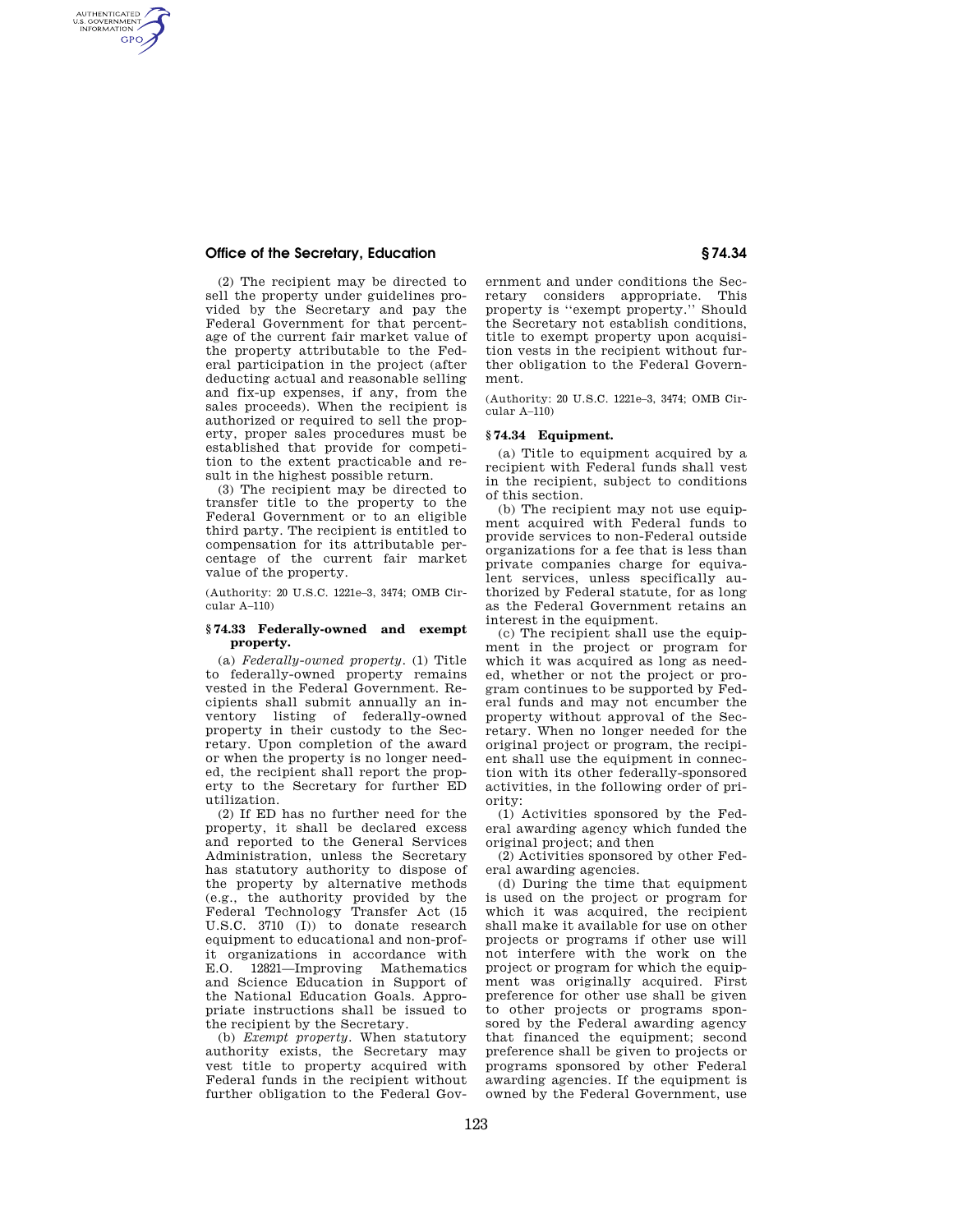on other activities not sponsored by the Federal Government shall be permissible if authorized by the Federal awarding agency. User charges shall be treated as program income.

(e) When acquiring replacement equipment, the recipient may use the equipment to be replaced as trade-in or sell the equipment and use the proceeds to offset the costs of the replacement equipment subject to the approval of the Secretary.

(f) The recipient's property management standards for equipment acquired with Federal funds and federally-owned equipment shall include all of the following:

(1) Equipment records shall be maintained accurately and shall include the following information:

(i) A description of the equipment.

(ii) Manufacturer's serial number, model number, Federal stock number, national stock number, or other identification number.

(iii) Source of the equipment, including the award number.

(iv) Whether title vests in the recipient or the Federal Government.

(v) Acquisition date (or date received, if the equipment was furnished by the Federal Government) and cost.

(vi) Information from which one can calculate the percentage of Federal participation in the cost of the equipment (not applicable to equipment furnished by the Federal Government).

(vii) Location and condition of the equipment and the date the information was reported.

(viii) Unit acquisition cost.

(ix) Ultimate disposition data, including date of disposal and sales price or the method used to determine current fair market value where a recipient compensates ED for its share.

(2) Equipment owned by the Federal Government must be identified to indicate Federal ownership.

(3) A physical inventory of equipment must be taken and the results reconciled with the equipment records at least once every two years. Any differences between quantities determined by the physical inspection and those shown in the accounting records must be investigated to determine the causes of the difference. The recipient shall, in connection with the inventory, verify the existence, current utilization, and continued need for the equipment.

(4) A control system must be in effect to insure adequate safeguards to prevent loss, damage, or theft of the equipment. Any loss, damage, or theft of equipment shall be investigated and fully documented; if the equipment was owned by the Federal Government, the recipient shall promptly notify the Secretary.

(5) Adequate maintenance procedures must be implemented to keep the equipment in good condition.

(6) Where the recipient is authorized or required to sell the equipment, proper sales procedures must be established which provide for competition to the extent practicable and result in the highest possible return.

(g) When the recipient no longer needs the equipment, the equipment may be used for other activities in accordance with the following standards:

(1) For equipment with a current per unit fair market value of \$5000 or more, the recipient may retain the equipment for other uses provided that compensation is made to ED or its successor. The amount of compensation shall be computed by applying the percentage of Federal participation in the cost of the original project or program to the current fair market value of the equipment.

(2) If the recipient has no need for the equipment, the recipient shall request disposition instructions from the Secretary. The Secretary shall determine whether the equipment can be used to meet ED requirements. If no requirement exists within ED, the availability of the equipment shall be reported to the General Services Administration by the Secretary to determine whether a requirement for the equipment exists in other Federal agencies. The Secretary issues instructions to the recipient no later than 120 calendar days after the recipient's request and the following procedures govern:

(i) If so instructed or if disposition instructions are not issued within 120 calendar days after the recipient's request, the recipient shall sell the equipment and reimburse ED an amount computed by applying to the